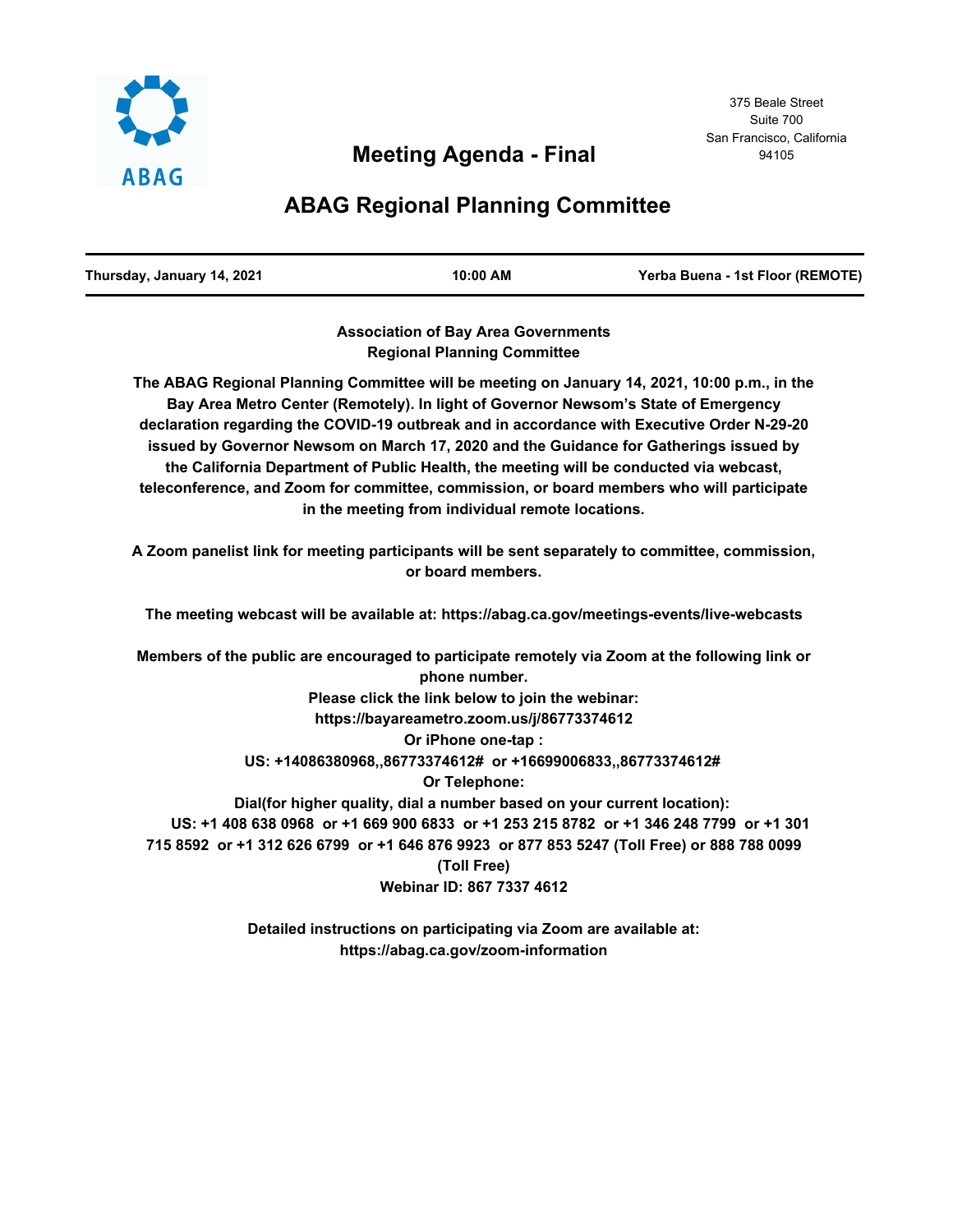**Committee members and members of the public participating by Zoom wishing to speak should use the "raise hand" feature or dial "\*9".**

**In order to get the full Zoom experience, please make sure your application is up to date.**

**Members of the public may participate by phone or Zoom or may submit comments by email at info@bayareametro.gov by 5:00 p.m. the day before the scheduled meeting date. Please include the committee or board meeting name in the subject line. Due to the current circumstances there may be limited opportunity to address comments during the meeting. All comments received will be submitted into the record.**

**The ABAG Regional Planning Committee may act on any item on the agenda. The meeting is scheduled to begin at 1:00 p.m. Agenda, roster and webcast available at https://abag.ca.gov For information, contact Clerk of the Board at (415) 820-7913.**

#### **Roster**

**Susan Adams, Jesse Arreguin, Marilyn Ezzy Ashcraft, Rick Bonilla, Mark Boucher, Monica Brown, Paul Campos, David Canepa, Kathleen Cha, Cindy Chavez, Amber Crabbe, Diane Dillon, Pat Eklund, Neysa Fligor, Russell Hancock, Melissa Jones, Rafael Mandelman, Nathan Miley, Karen Mitchoff, David Rabbitt, Belia Ramos, Matt Regan, Katie Rice, Carlos Romero, Mark Ross, Al Savay, Gregory Scharff, Scott Sedgley, James Spering, Sonja Trauss, Lori Wilson**

### **1. Call to Order / Roll Call / Confirm Quorum**

#### **2. Public Comment**

*Information*

#### **3. Election of Regional Planning Committee Chair and Vice Chair**

**3.a.** [21-0134](http://mtc.legistar.com/gateway.aspx?m=l&id=/matter.aspx?key=21727) Election of Regional Planning Committee Chair and Vice Chair Approval *Action: Presenter:* Clerk of the Board Attachments: [Item 03a Summary Sheet Election Chair Vice Chair.pdf](http://mtc.legistar.com/gateway.aspx?M=F&ID=9c0ecb60-a497-4240-bd78-80bbc107d0e0.pdf)

#### **4. Chair's Report**

**4.a.** [21-0045](http://mtc.legistar.com/gateway.aspx?m=l&id=/matter.aspx?key=21638) ABAG Regional Planning Committee Chair's Report for January 14, 2021 *Action:* Information Karen Mitchoff *Presenter:*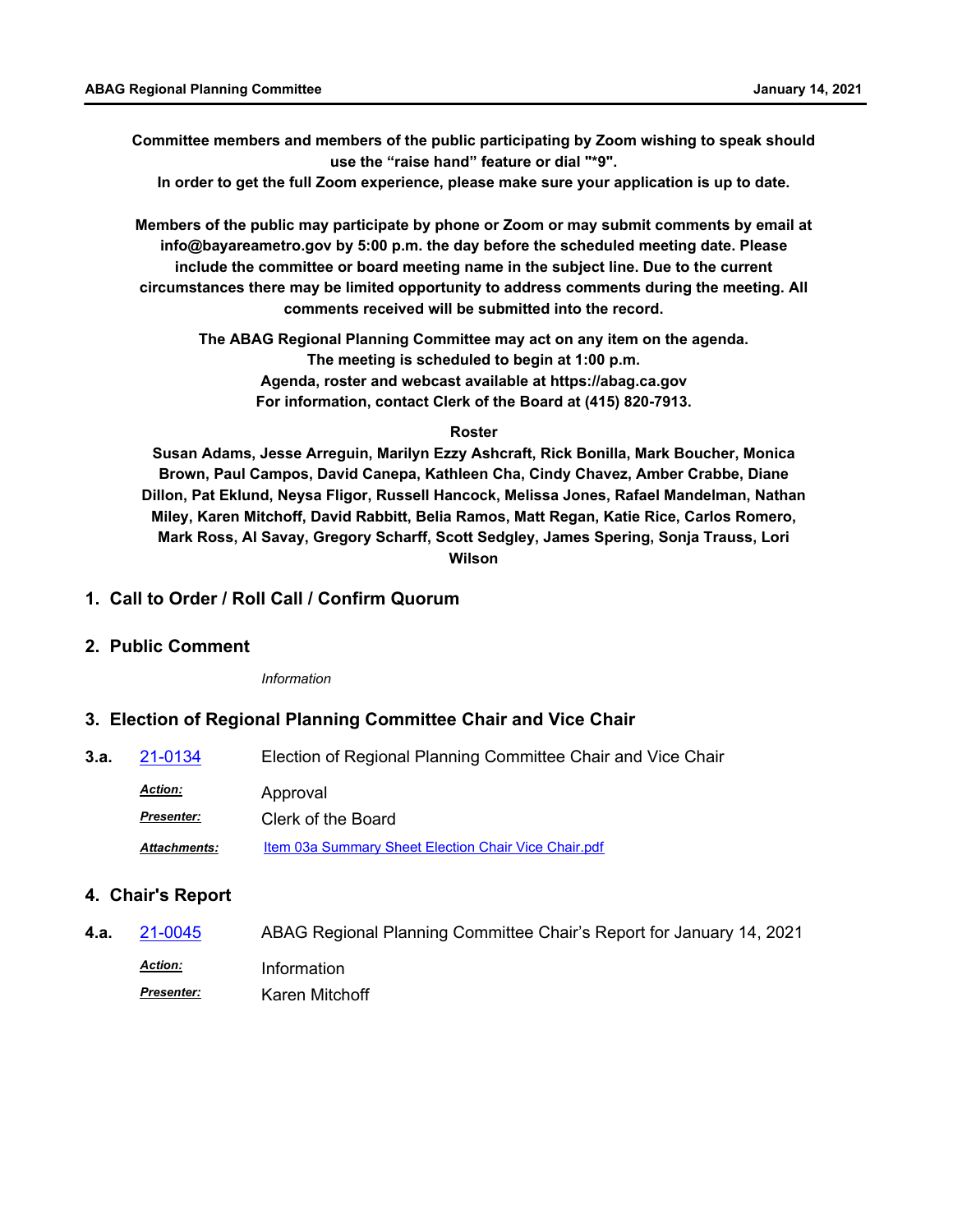| 4.b. | 21-0133             | Report on ABAG Regional Planning Committee Meeting Schedule for<br>2021 |
|------|---------------------|-------------------------------------------------------------------------|
|      | <b>Action:</b>      | Information                                                             |
|      | <b>Presenter:</b>   | Karen Mitchoff                                                          |
|      | <b>Attachments:</b> | <b>Item 04b 1 Summary Sheet RPC Meeting Schedule.pdf</b>                |
|      |                     | Item 04b 2 Attachment Schedule.pdf                                      |

### **5. Consent Calendar**

| 5.a. | 21-0046             | Approval of ABAG Regional Planning Committee Summary Minutes of<br>November 12, 2020 |
|------|---------------------|--------------------------------------------------------------------------------------|
|      | <b>Action:</b>      | Approval                                                                             |
|      | <b>Presenter:</b>   | Clerk of the Board                                                                   |
|      | <b>Attachments:</b> | Item 05a Minutes 20201112 Draft.pdf                                                  |

# **6. Plan Bay Area 2050**

| 6.a. | 21-0047             | Plan Bay Area 2050 Final Blueprint<br>Presentation on the Plan Bay Area 2050 Final Blueprint Outcomes,<br>including performance and equity outcomes, prior to ABAG Executive<br>Board action on the Preferred EIR Alternative later this month. |  |
|------|---------------------|-------------------------------------------------------------------------------------------------------------------------------------------------------------------------------------------------------------------------------------------------|--|
|      |                     |                                                                                                                                                                                                                                                 |  |
|      | <b>Action:</b>      | Information                                                                                                                                                                                                                                     |  |
|      | Presenter:          | Dave Vautin and Lisa Zorn                                                                                                                                                                                                                       |  |
|      | <b>Attachments:</b> | 6ai PBA50 FinalBlueprint PreferredEIRAIt SummaryMemo v3.pdf                                                                                                                                                                                     |  |
|      |                     | 6aii PBA50 FinalBlueprint PreferredEIRAIt AttachmentA AbbreviatedPresent                                                                                                                                                                        |  |
|      |                     | 6aiii PBA50 FinalBlueprint PreferredEIRAIt AttachmentB FullPresentation.pd                                                                                                                                                                      |  |
|      |                     | 6aiv PBA50 FinalBlueprint PreferredEIRAIt AttachmentC Strategies.pdf                                                                                                                                                                            |  |
|      |                     | 6av PBA50 FinalBlueprint PreferredEIRAIt AttachmentD GrowthGeographies                                                                                                                                                                          |  |
|      |                     | 6avi PBA50 FinalBlueprint PreferredEIRAIt AttachmentE InvestmentAnalysis                                                                                                                                                                        |  |
|      |                     | 6avii PBA50 FinalBlueprint PreferredEIRAIt AttachmentF EquityPerformance                                                                                                                                                                        |  |
|      |                     | 6aviii PBA50 FinalBlueprint PreferredEIRAIt AttachmentG GrowthPattern.pdf                                                                                                                                                                       |  |
|      |                     | 6aviiii PBA50 FinalBlueprint PreferredEIRAIt AttachmentH Resilience.pdf                                                                                                                                                                         |  |
|      |                     | 6ax PBA50 FinalBlueprint PreferredEIRAIt Attachment I ABAG Resolution No 0                                                                                                                                                                      |  |

# **7. Regional Housing Needs Allocation**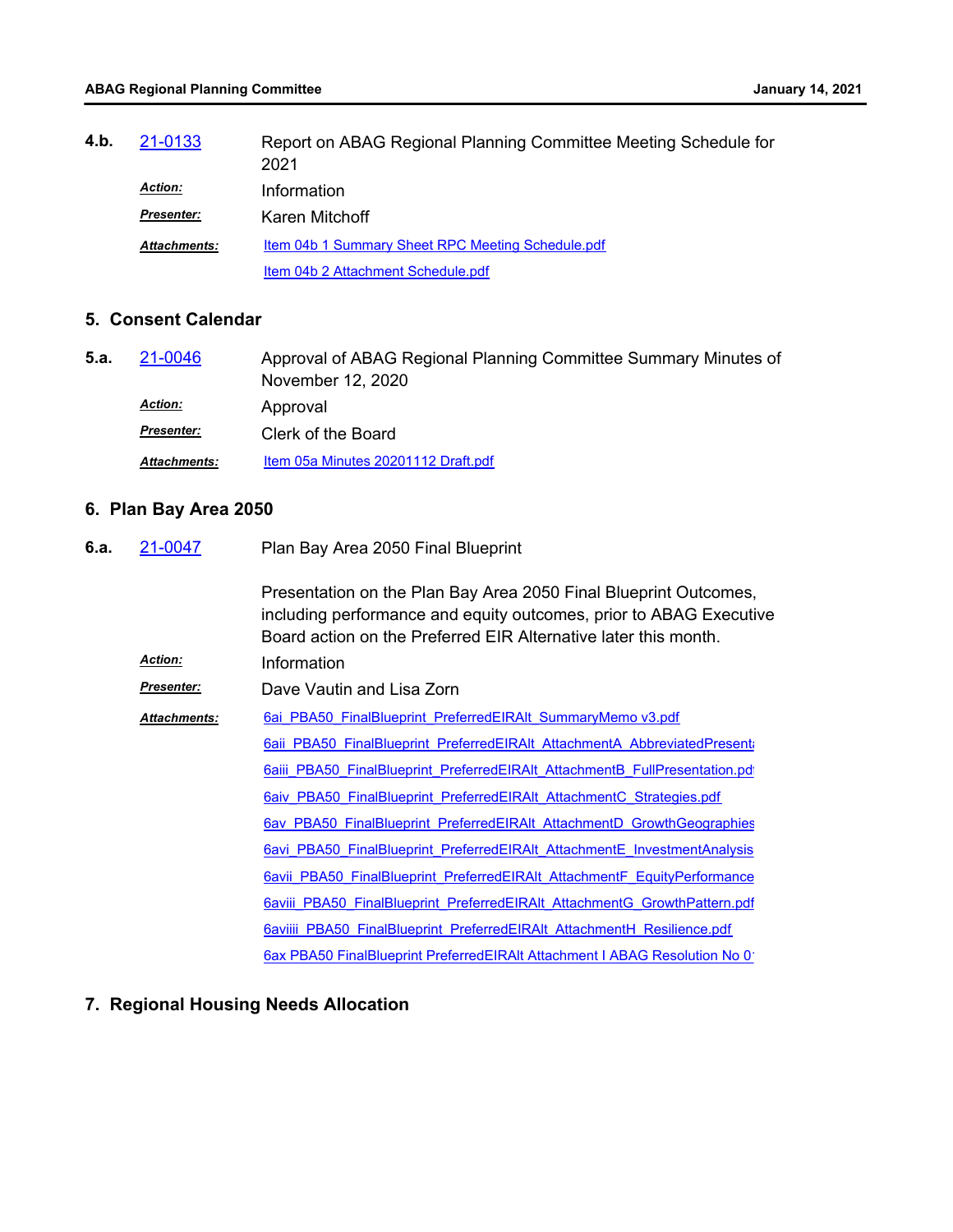| 7.a. | 21-0048             | Draft RHNA Methodology and Final Subregional Shares                                                                                                                  |  |
|------|---------------------|----------------------------------------------------------------------------------------------------------------------------------------------------------------------|--|
|      |                     | Presentation on the Draft RHNA Methodology and Final Subregional<br>Shares, including comments received during the public comment period in<br>October and November. |  |
|      | <b>Action:</b>      | Approval                                                                                                                                                             |  |
|      | Presenter:          | Gillian Adams                                                                                                                                                        |  |
|      | <b>Attachments:</b> | <b>Item 07a 1 Summary Sheet RHNA Update.pdf</b>                                                                                                                      |  |
|      |                     | <u>Item 07a 2 - Attachment A - Draft RHNA Methodology-Final Subregional Shares</u>                                                                                   |  |
|      |                     | Item 07a 2a - Appendix 1 - Comment Summary v2.pdf                                                                                                                    |  |
|      |                     | Item 07a 2a - Appendix 2 - Maps.pdf                                                                                                                                  |  |
|      |                     | Item 07a 2a - Appendix 3 - Illustrative Allocations.pdf                                                                                                              |  |
|      |                     | Item 07a 2a - Appendix 4 - Evaluation Metrics v2.pdf                                                                                                                 |  |
|      |                     | Item 07a 2a - Appendix 5 - Final Subregional Shares.pdf                                                                                                              |  |
|      |                     | <u>Item 07a 3 - Attachment B - Draft RHNA Methodology Report (Draft).pdf</u>                                                                                         |  |
|      |                     | Item 07a 4 - Draft RHNA Methodology-Final Subregional Shares v3.pdf                                                                                                  |  |
|      |                     | Item 7a Handout Public Comment Combined.pdf                                                                                                                          |  |

### **8. Adjournment / Next Meeting**

*The next regular meeting of the ABAG Regional Planning Committee is on February 11, 2021.*